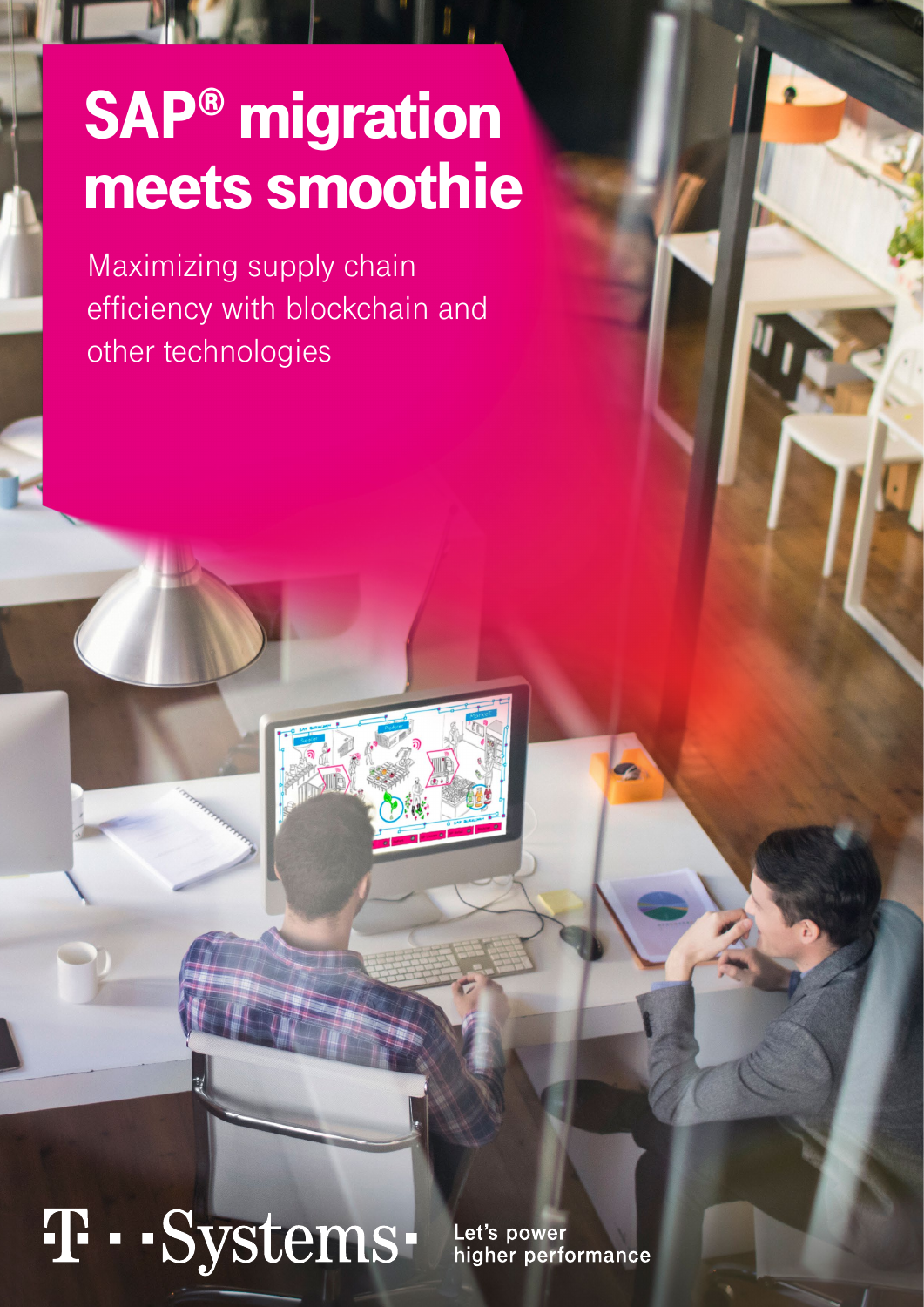

### **Andreas Schmidt**

Offering Manager Digitalization with SAP® T-Systems

**How can enterprises respond promptly and effectively to supply chain disruptions with the goal of maintaining and effectively managing their production and distribution operations? Local presence isn't necessary.**

With the right mix of cloud services, data integration and IoT, plus blockchain technology, the supply chain can be managed online, which is an essential advantage in this day and age. This smart combination creates an effective, end-to-end solution with transparent supply and production chains. It safeguards business continuity and equips the organization to overcome existing and future challenges. Using the example of "Connected Greenhouse" use case demonstrates what is already possible with today's technology.

Unexpected events can hit manufacturing enterprises hard. Supply chain disruptions aren't isolated phenomena.

**According to the German Association for Materials Management, Purchasing and Logistics (BME), around 77 % of manufacturers experience at least one disruption per year – and 37 % of BME survey respondents had seen more than five in a 12-month period. The result: millions in revenue losses.**

## **Total visibility with cloud2cloud integration**

By the time products end up in consumer hands they have been through a multiple-step supply and production process – and that applies whether the manufacturer is an SME or multinational corporation. For example, the supply and production chain for an organic smoothie extends from sowing and harvesting, warehousing and refrigeration, transportation and processing to distribution and sales.

**How can the manufacturer monitor, manage and optimize all that? How can it keep the supply chain intact by ensuring that necessary raw materials are always available to the production facilities in the required quantities? And how can it structure the relevant processes, so that an auditor will certify the product as organic?** 

The T-Systems "Connected Greenhouse" showcase impressively demonstrates how multiple state-of-the-art technologies can be profitably combined. Cloud2cloud integration of T-Systems' Cloud of Things and SCP (SAP® Cloud Platform) makes it possible to monitor supply and refrigeration chains. How does it work?

With integrated IoT, blockchain or machine learning. IoT devices collect data on the consignment's location, humidity or temperature and use it to optimize the transportation of products, such as the apples used to make the smoothies. SCP – which is central to the construct – also makes automated supply chain process management at the customer back-end possible in addition to monitoring. For example, if detrimental changes occur to soil quality (e. g. moisture content or pH value) irrigation systems can be automatically activated and fertilizer orders can be automatically initiated. If the system registers a refrigeration chain interruption during transportation, it can automatically send out a new order for the smoothie ingredients. Order-based production is managed and optimized in SAP® ME (Manufacturing Execution).

Global supply chains and expanding global networks, from component and raw materials suppliers to manufacturers and retailers, need effective monitoring and disruption protection – ideally in real time.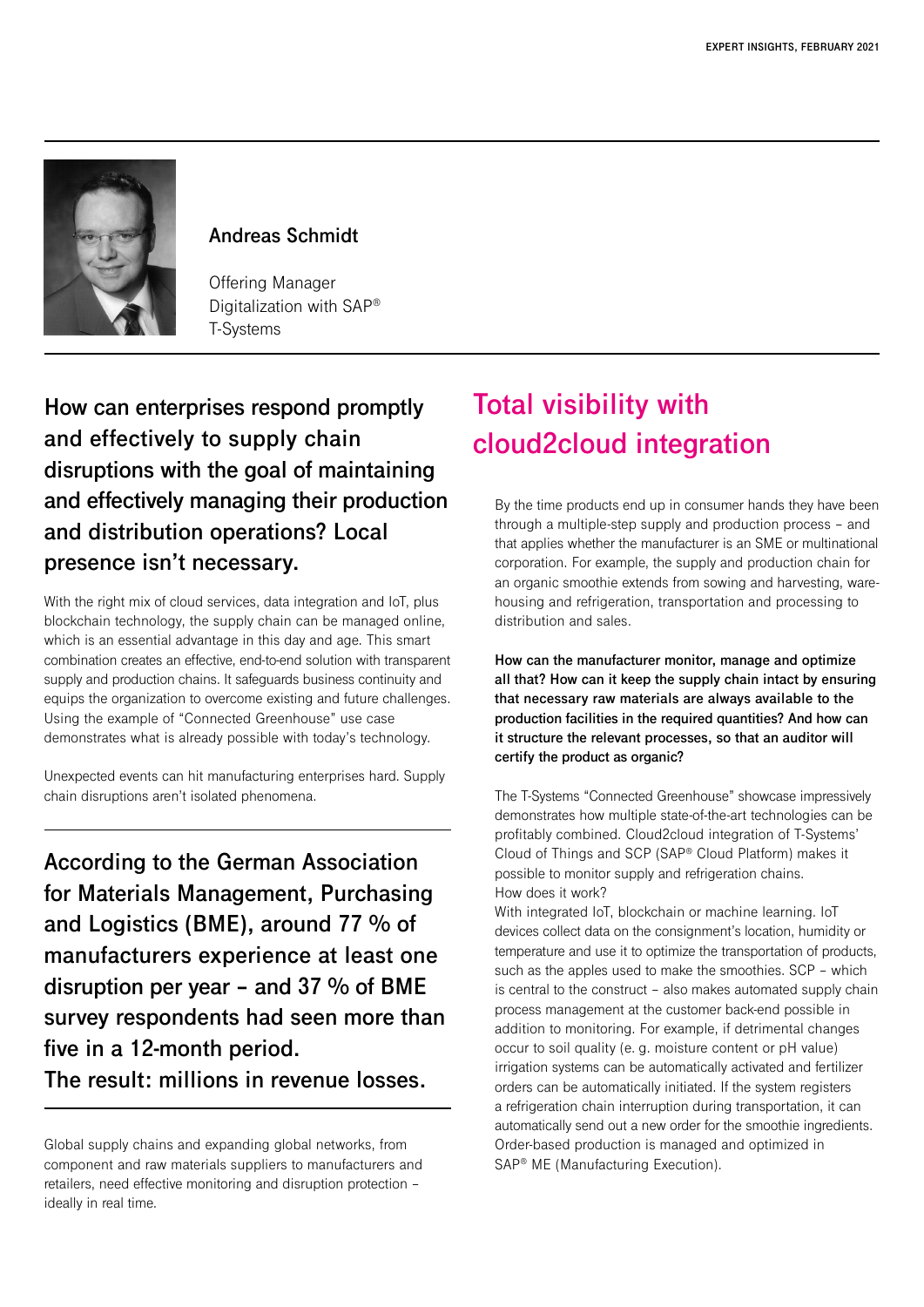The additional integration of SAP® Retail allows the use of smart refrigeration units at retail outlets to obtain consumer purchasing data and automatically reorder the products from the manufacturer on a just-in-time basis. T-Systems' DigiFront solution displays all data to the user on an at-a-glance dashboard. Thanks to SAP C/4HANA® integration all enterprise process data can be aggregated intelligently to provide consumers with needs-oriented information about content, ingredient origin and supply routes.

## **Transparent processes or apples in the blockchain**

The supply chain participants collect vast amounts of data during the supply chain processes. This data has to be reliably stored and held available in a transparent and manipulationproof way. That's where blockchain technology comes into play. All of the data stored in the cloud is written in parallel on a central blockchain (if there's one participant) or decentral blockchain (several participants) based on SCP. In our smoothie use case, IoT, production, delivery and origin data for the apple consignment are contained in one block. The blocks are cryptographically linked or 'chained' and synchronized for all participants (e. g. manufacturer, carrier and retailer) to maximize transparency and manipulation security. This delivers significant advantages to everyone involved because the parallel and automatic backups in the blockchain reliably protect the data over the years. Official audits can also be efficiently managed and maximum transparency vis-à-vis distribution partners is ensured.

### **Start small – think big**

T-Systems' comprehensive end-to-end solution for cohesive business continuity is based on a smart combination of components and connectivity between various apps and systems. But customers don't have to go all out. For example, if all they initially want to do is automate and extend the scope of production monitoring, stand-alone solutions such as SAP® ME are a good choice. These solutions also manage, analyze and store auditable data on the blockchain in a cloud2cloud integration scenario and can be connected to the customer's cloud solution (AWS, Azure, Google). T-Systems provides the infrastructure plus integration in the SAP ecosystem on a one-stop basis: Platform, solutions and services. Customers can "start small" until they find the solution that is the best fit for their business plan and ideally matches requirements. Over time, they can add further modular and scalable elements to the total solution.

### **Summary**

The growing interconnectedness of sectors, economies and entire continents makes seamless supply chain management and fast responses to supply chain disruptions essential. T-Systems offers both, standalone and end-to-end solutions that are currently deployed by customers in the automotive and plant engineering industries. The next generation is already in the pipeline: The Telekom Innovation Platform developed in collaboration with SAPSE will further simplify the integration of existing services in the SAP® ecosystem. Enormous potential can be additionally exploited by making changes to business models that improve the flexibility and speed of responses to unexpected events – for example, by adapting billing processes or switching production over to other product lines.